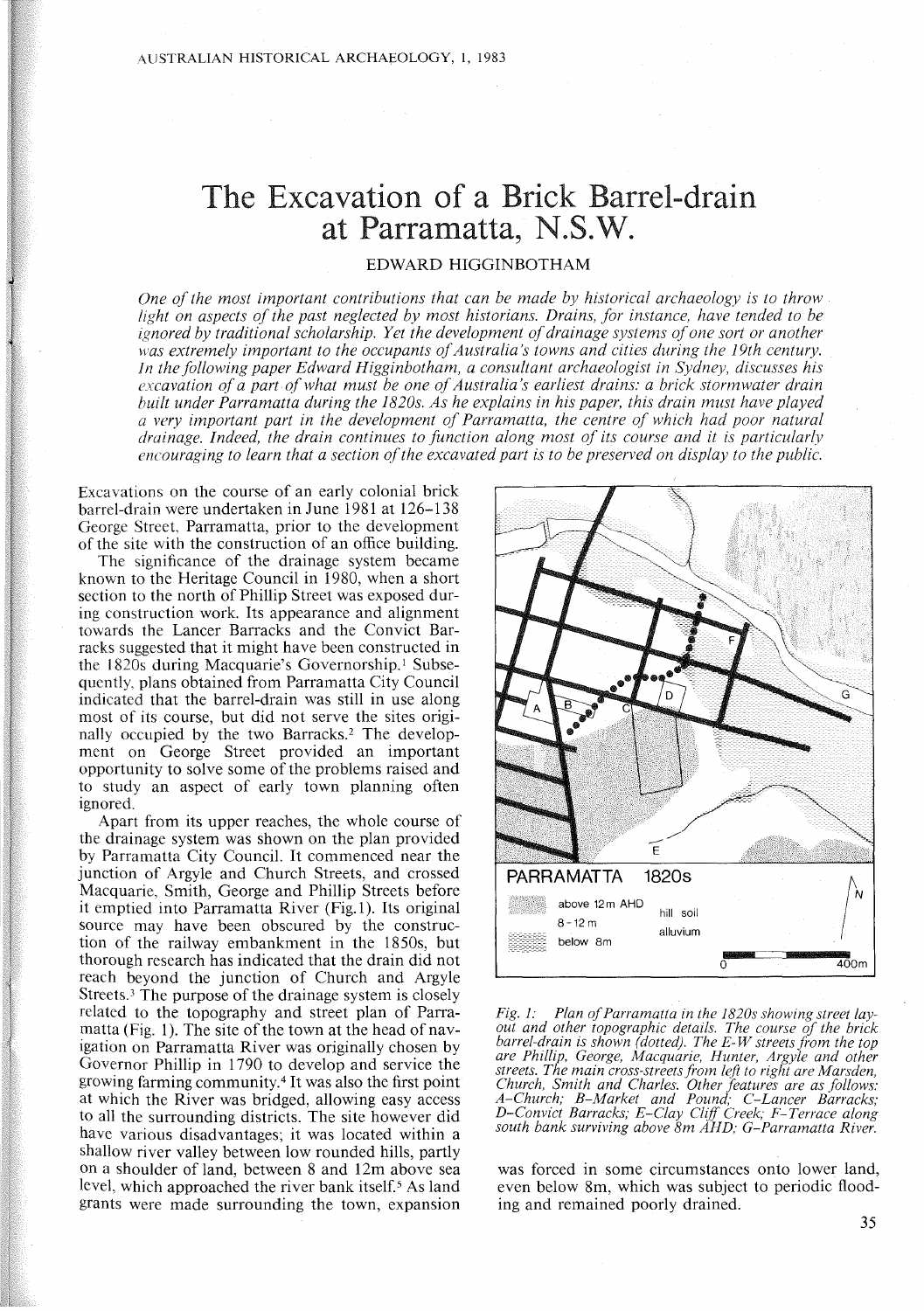Detailed studies of the original drainage patterns and catchment areas around Parramatta have been undertaken by the N.S.W. Department of Agriculture.<sup>6</sup> These have indicated that not only the low lying river flats but also the main part of the town would have been poorly drained. The base of the hills on the south side of the township would have accumulated rainwater runoff from the hill-slopes, so that in bad weather Church Street would have been nearly impassable at this point. Any drainage from this area would have percolated down the shallow gully across Macquarie Street, between Church and Smith Streets and eventually settled on the river flats at the eastern end of George Street. James Meehan's *Plan of the Town of Parramatta,* dated to 1810, shows two features which may be identified as swamps or ponds north of George Street, between Smith and Charles Streets. Except in very bad weather this catchment formed a closed system with no outflow into the River. The only natural outlet in times of flood was to the south of Charles Street into Clay Cliff Creek. Water could not flow directly into the River since it was impeded along the south bank by a river terrace or levée, part of which survives near Phillip Street to above 8m (Fig. 1). Thus the two main streets of the growing town, Church and George Streets, and the settlement in the vicinity would have continuously suffered from poor drainage. There can have been little incentive for the free settlers or emancipated convicts to improve such undesirable land.

The effect of the brick barrel-drain on this particular catchment area was dramatic. It followed the shallow gully down across Macquarie Street and on one map dated to 1855 grates are shown where the street was carried across the drain.<sup>7</sup> As the river flats were reached, the barrel-drain changed course and headed directly for the River through the terrace that had previously impeded drainage. Thus the stormwater from Church Street would have been rapidly carried away and the neighbouring land improved; the site of the Market and Pound would have received substantial benefit from the new facility. Furthermore the swamps and ponds indicated on Meehan's map of 1810 may have been thoroughly drained or at least the flow into them minimised.<sup>8</sup> The lower part of George Street was thus provided with better stormwater drainage, as were all the other streets under which the drain passed.

Contrary to expectation the barrel-drain did not directly serve the Convict Barracks or the Lancer Barracks.<sup>9</sup> It is possible that supplementary drains from the Barracks fed into the main drain but none were located. That other small drains did exist in the vicinity was indicated when a short section of drain constructed of rough-hewn sandstone blocks was uncovered in 1971 during construction works east of Smith Street. No dating material was available and it can only be assumed that it fed into the brick barreldrain. <sup>10</sup>

Along its whole course the drain was constructed of a cylinder of brickwork, two courses of c.200mm brick, with an internal diameter ranging from 1200 to 1300mm. The courses of sandstock brick, bonded with lime mortar, were laid parallel with the length of the drain, the sides of the bricks facing the interior of the cylinder. It is clear that the lower half would have been constructed first, and the upper half then completed

with the use of wooden centring. It is either this construction method or the final appearance of the structure which led to the term 'brick barrel-drain'.

For most of its course the drain was laid just below the ground surface: on the north side of George Street its top was flush with the modern pavement. At this point and also to the south of Phillip Street straight joints appear in the brickwork possibly indicating that sections were built separately, especially across the main streets.

Excavations were undertaken between George and Phillip Streets and four trenches, the longest 18m long, were excavated by machine through modern deposits to the top of the drain, and the remaining archaeological deposits investigated by hand.

For the first 80m to the north of George Street the drain crossed a low-lying area which would have originally been a marsh, as shown on J. Meehan's map of 1810.11 In the northern half of this marsh the original surface dropped away so that for approximately 30m the drain had to be raised up. To lend the structure some stability sand and clay were dumped around the drain as it was being constructed (Fig. 2). However, by the 1930s this section had collapsed but was repaired by capping the lower half of the drain with reinforced concrete slabs.<sup>12</sup> Within another 20 years this section had been bypassed with cement piping to divert the drain around a newly constructed warehouse. The old section was either allowed to collapse or its concrete capping was deliberately pushed into the drain and infilled. For this reason the fill of the drain is very modern and only in restricted areas were there any silt deposits that had not been scoured away by stormwater.

It has been suggested that only the lower half of the drain, or in other words an open drain, was originally constructed across this marshy area. However, this situation is unlikely since the concrete capping not only covers the drain at this point but also towards Phillip Street where it was buried in the river terrace. Under this terrace construction of the complete cylinder would have been expected, thus the capping may best be interpreted as repair after collapse rather than closing in an open drain.

To the north of the marsh and before it emptied into Parramatta River, the drain is deeply buried in the river terrace, up to 3m below the present surface. The stability of the clay subsoil has allowed the brick barrel-drain to remain intact and well preserved for about 50m in the vicinity of Phillip Street (Fig. 3).

Because of the scarcity of historical documentation for early drainage works, it has been necessary to rely upon construction materials and other artifactual remains for dating. Three types of sandstock brick used in the construction of the drain have been identified, the first with an oval depression or frog was restricted to the drain north of Phillip Street,<sup>13</sup> and the remaining two types were recovered from the excavations in 1981. Between George and Phillip Streets most of the brickwork consisted of sandstock brick with arrow frogs, but a small proportion was made up of re-used brick from the Convict Barracks. (This latter brick was roughly made, coarsely pugged and had no frog. Traces of the original bonding material remained in addition to the shell lime mortar of the drain.) The primitive nature of all these bricks, with coarsely mixed clay and the addition of a few cinders, suggests an early date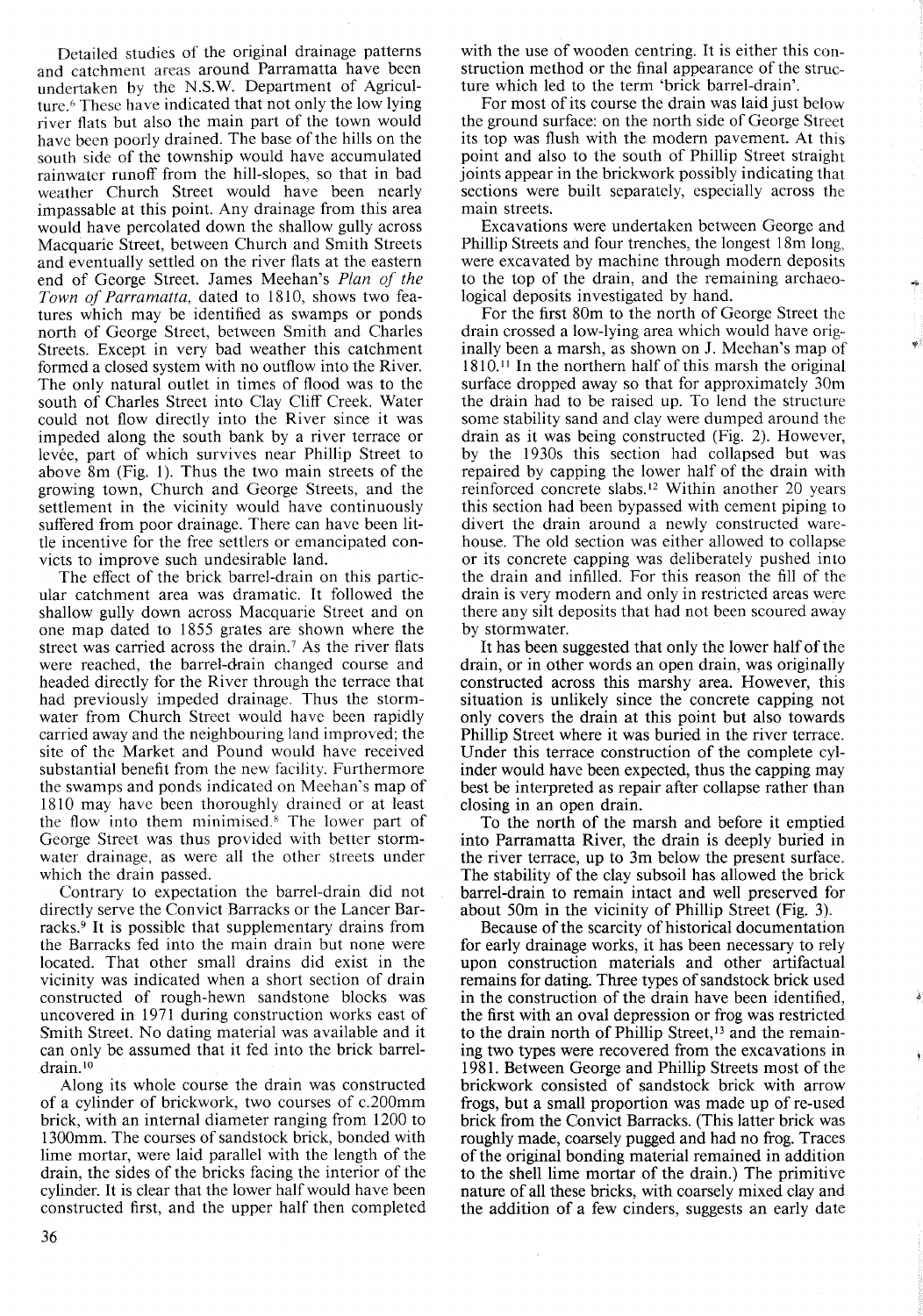

*Fig.* 2: *Trench* 1, *Section* 1. *Section ofthe brick barrel-drain with 20th century modifications. The natural subsoil at thispoint is alluvial sand. The drain (context* 26) *is slightly cut into this surface and supported by dumps ofsand and clay (contexts* 15-19, 23) *to form an embankment. Some occu- pation is indicated by various deposits (contexts* 13, 14, *20-22?). A well mixed but disturbed top soil (context* 2) *was developed or deposited after construction, but was partly removed in the 1930s when the drain was repaired with a capping of concrete slabs (context 25). In the 1950s the drain was deliberately filled in, the concrete slabs broken up and pushed into the drain with surrounding top soil and fill (contexts* 24, 8). *Directly afterwards the whole area was raised up with dumped debris and soil (context* 1). *The invert level of the drain is 5.245m AHD.*

prior to the 1840s. This is confirmed by the use of shell lime mortar, as lime from limestone was scarce until well into the 19th century. The arrow is very instructive, since in Sydney arrow frogs are restricted to 1815-1832,14 and furthermore it indicated that the bricks were crown property and supplied for public works. That a variety of brick types were used in the drain may imply that the remainders of various job lots were used up and additional bricks 'scavenged' from various sources. The re-used bricks from the Convict Barracks in the original structure of the drain indicates a construction date contemporary with or later than the former, that is post 1820-1822. 15

Very little artifactual material was found in deposits contemporary with the construction of the drain, most were found scattered in the humic soil that was deposited afterwards. Ceramics and glass from construction layers, although only a small sample, provided a consistent date bracket of 1810-1830/40. The humic soil overlying the drain provided a date range from 1840 onwards, but the majority of datable artifacts fell into the 1840-1880 bracket.<sup>16</sup>

Thus from building materials and artifactual remains a date range for construction of 1820/1822-1832 can be concluded and with the use of one series of historical documents this bracket can be further narrowed. The *Blue Books* or *Returns* of the *Colony* were completed on behalf of the Colonial Secretary for the years 1822–1857.<sup>17</sup> From 1828 onwards each report has a list of public works undertaken dur-

the year, and specific reference is made to drainage systems. In 1828 there is a reference to the repair of streets and drains in Parramatta, in 1828 and 1829 the drains at the Female Factory were constructed, as also those in Argyle Street in 1838. No other reference is made to any drainage works in Parramatta until after 1840, and it can be assumed that none took place even under contract. It is interesting to note that in 1828 drains were repaired and must have been in existence prior to that date. From the above evidence it can be concluded that the brick barrel-drain was constructed between 1820/1822 and 1827 inclusive.

A construction date in the early 1820s fits in very well with the known development of Parramatta. Since the beginning of Macquarie's governorship in 1810 a general building programme had been instituted, and much effort had been directed into improving the condition and standard of existing buildings and new construction. In some cases strict building regulations were a condition of land grants and leases.<sup>18</sup> Such improvements continued even after Governor Macquarie, and it is in this context that the construction of the brick barrel-drain must be viewed. The effect of the new drainage system in improving the main streets and neighbouring town land in Parramatta was substantial.<sup>19</sup> In addition other efforts were made to improve the township, for example in May 1823 the following article appeared in the *Sydney Gazette:*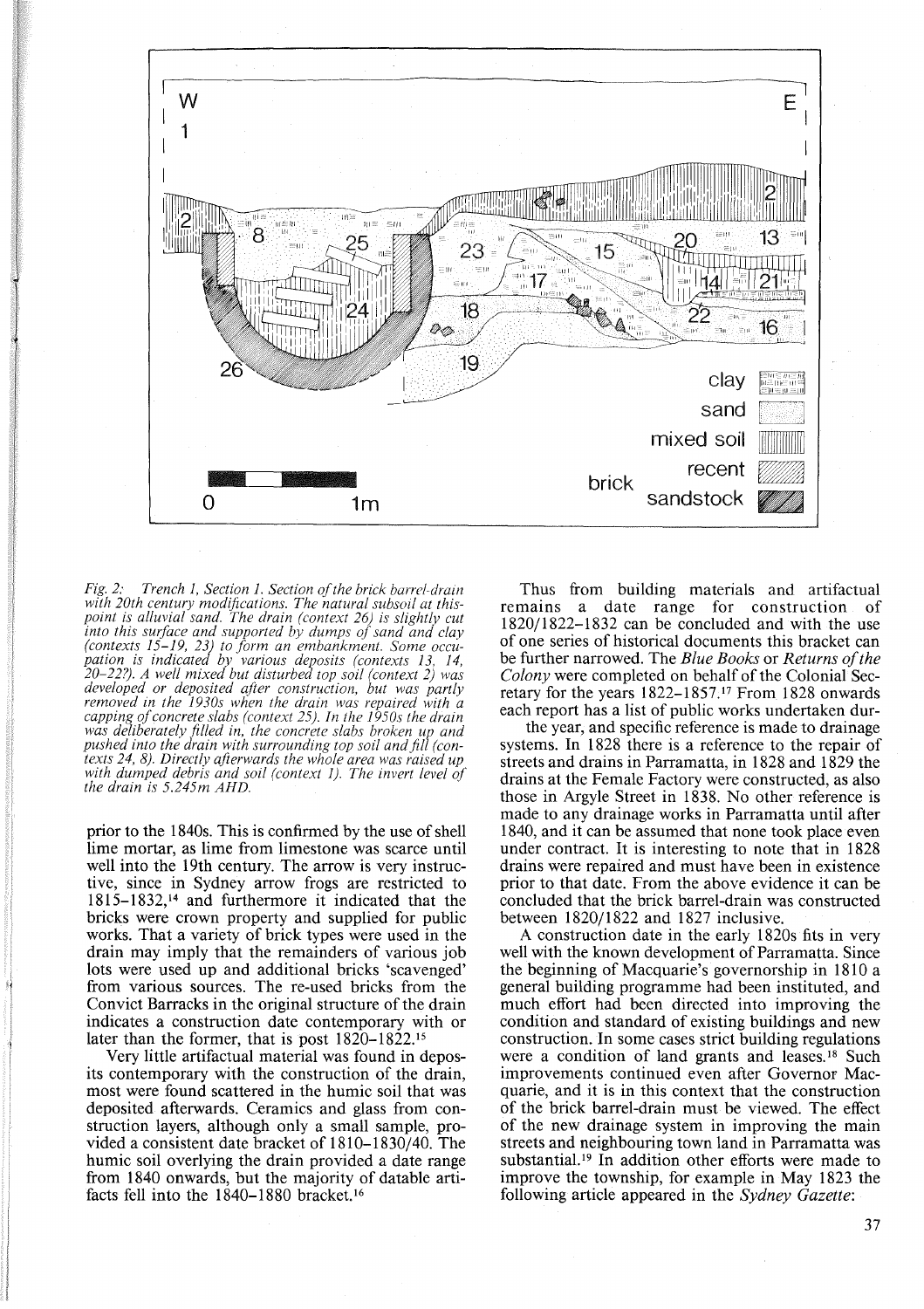

whereas the allotments, with few exceptions, in the town of Parramatta, are held by naked possession without any shadow of right, and it would be desirable that individuals wishing to undertake improvements should enjoy a secure title, the Governor has been pleased to direct that those inhabitants who can show no better claim to the portions they now occupy than mere sufferance, do apply for formal leases within 3 weeks from the present date at the office of the Surveyor General'.

In this way attempts were made to diminish 'permissive occupancy' and give more incentive to improving property. All these measures eventually were effective so that in 1834 it could be reported that 'the Town of Parramatta, we are glad to observe, is following close after Sydney, in the work of public improvements. Now buildings of very respectable appearance are springing up in various quarters'.<sup>20</sup>

'The excavations were funded by the Government Insurance Office of N.S.W., and undertaken on behalf of the Heritage Council of N.S.W. A section of the drain is to be preserved and on display to the general public, and a small permanent exhibition will be mounted in the main entrance of the new office building when completed. The action of the Government Insurance Office in preserving an important aspect of our heritage is applauded, and it is hoped that other organisations and individuals will have a similar responsible attitude in future.

*Fig.* 3: A section of the complete brick barrel-drain, about *1200mm in diameter, in the vicinity of Phillip Street, Parramatta.*

A full description of the excavation is available as a report to the Heritage Council, and full publication is forthcoming. <sup>21</sup>

## **NOTES**

- 1. Personal communication, Helen Temple.
- 2. Engineering Department, Parramatta City Council, part plan no. 7943.
- 3. Investigations were made on the ground, using historic maps and documentation, and also consulting modern drainage plans.
- J. Jervis, 1935. The development of settlement in the town of Parramatta, *Journal of the Parramatta and District Historical Society* 4: 64-65. Also J. M. Freeland, 1972. *Architecture in Australia,* Penguin, Harmondsworth, 18-19.
- 5. Roy Lawrie, 'Geology and Topography', N.S.W. Department of Agriculture, Land Use Assessment, Parramatta, *in* Higginbotham, E., 1981. *The excavation of a brick-barrel drain at Parramatta, NS. w.,* Report commissioned by the G.I.O. and presented to the Heritage Council of N.S.W.
- 6. Lawrie, op. cit.
- 7. Anon., *Survey of all the streets in the Town of Parramatta South for the purpose of aligning the same,* 1855. (Parramatta City Library).